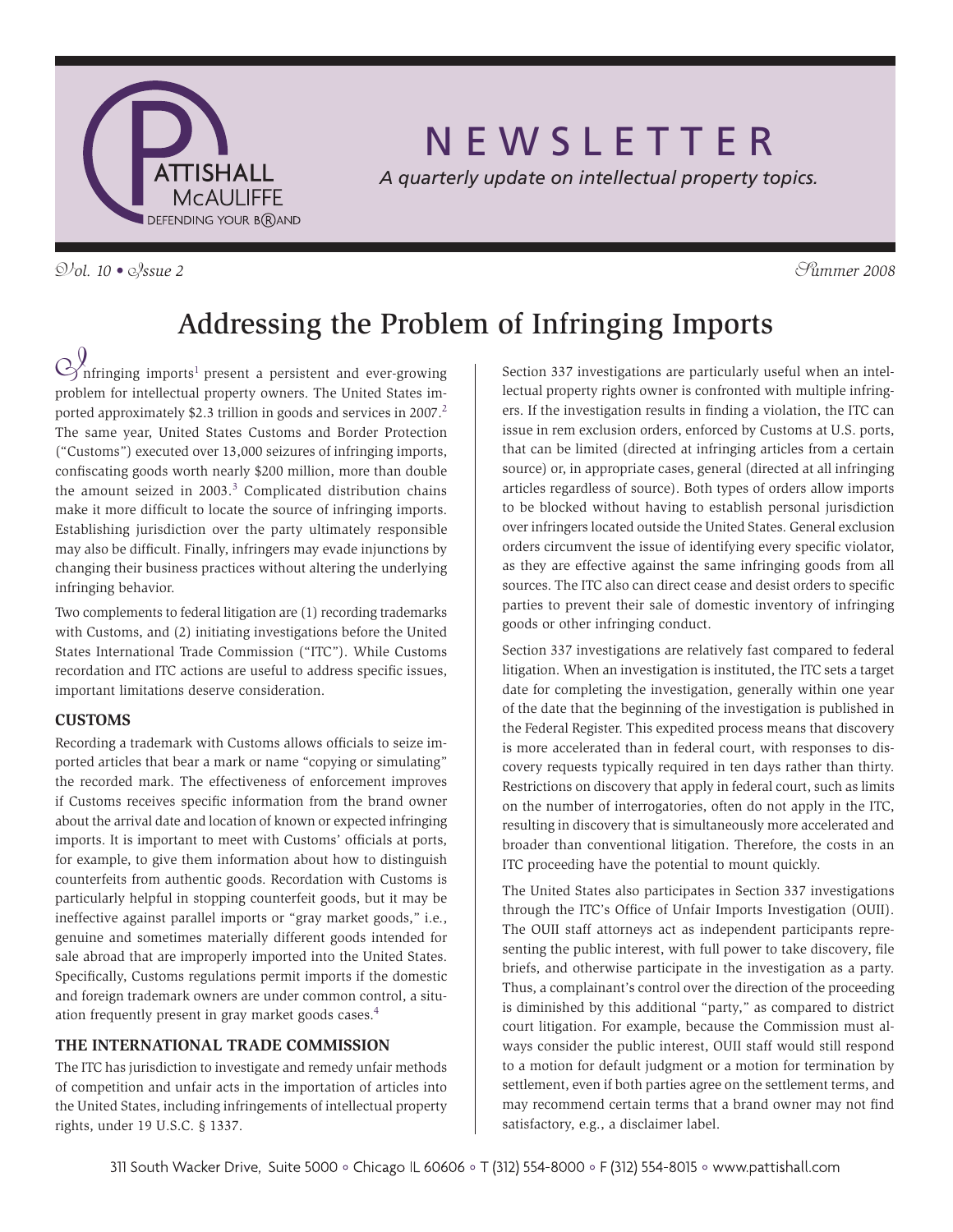#### *... continued from the cover*

One important limitation of the ITC is the lack of monetary damage awards. Violations of ITC orders can result in seizures, forfeitures, and daily civil penalties of up to \$100,000 or twice the value of the articles, but the monetary penalties are paid to the United States, not the complainant. Customs' enforcement of exclusion orders may also not be perfect, depending on the volume of imports and the availability of agents to investigate incoming goods. Customs' enforcement is also less effective against goods that enter the U.S. without going through a port, such as through the mail.

### **Conclusion**

While subject to certain limitations, Customs recordations and ITC proceedings may be appropriate tools to protect IP interests, either in combination with or as alternatives to other enforcement strategies, and should be considered when developing a plan to combat infringing imports.

*– Scott Lonardo*

- 1. "Infringing imports" include imported articles that infringe intellectual property rights, including trademark, copyright, and patent rights. Within the field of trademarks, infringing imports include goods that infringe a trademark in the general sense of creating likelihood of confusion, counterfeit goods, and gray market goods, i.e., genuine goods intended for sale abroad that are improperly imported into the United States.
- 2. U.S. Census Bureau, Foreign Trade Statistics, Annual Trade Highlights 2007, *available at* http://www.census.gov/foreign-trade/statistics/highlights/annual. html (Feb. 18, 2008) (last visited Apr. 10, 2008).
- 3. "Yearly Comparison: Seizure Statistics for Intellectual Property Rights," *available at* CBP Website, http://www.cbp.gov/xp/cgov/trade/priority\_trade/ipr/seizure/ seizure\_stats.xml (Jan. 23, 2008) (last visited Apr. 9, 2008).
- 4. 19 C.F.R. § 133.23(d). In addition, the *Lever*-rule regulations that address materially different goods, no matter the existence of a common control ownership structure, currently are hampered by a labeling option that allows the gray goods to enter the country. *Id.* at § 133.23(b)

### Recognized as the

Midwest Trademark Prosecution FIRM OF THE YEAR.

Midwest Trademark Contentious Firm of the Year,

and

Midwest Copyright Firm of the Year

*Managing Intellectual Property* magazine.

## Announcements

### **APPOINTMENTS**

**Robert W. Sacoff** has been appointed a member of the AIPPI United States Group's Nominating Committee for 2008, and also a member of the INTA Anti-Counterfeiting Committee.

**Sanjiv D. Sarwate** was appointed to the WHOIS Subcommittee of the International Trademark Association's (INTA) Internet Committee. Within that subcommittee, Sanjiv will be working with the Proxies Working Group.

**Belinda J. Scrimenti** was appointed to INTA's Non-traditional Marks Committee, North American Subcommittee.

**Joseph N. Welch II** was elected President of the Chicago Intellectual Property Alliance on February 7, 2008.

### **TEACHING**

**Bradley L. Cohn** taught a course on "Advanced Legal Writing – Trademarks" at DePaul University in the Spring of 2008.

#### **PRESENTATIONS**

**Phillip Barengolts** gave a presentation entitled "Copyright Law and Media Distribution over the Internet," at the Northwestern University Law School, in Chicago on January 16, 2008. On April 2, 2008, **Phil** gave a presentation entitled "Trademark Dilution Surveys" at the Chicago Bar Association Young Lawyers Section Intellectual Property Committee's Monthly Meeting **Phil** also discussed his career as an attorney on May 2, 2008, during the Second Annual Career Day at Columbia Explorer's Academy, a K-8 public school located in Chicago's Brighton Park neighborhood.

**Thad Chaloemtiarana** gave a presentation entitled "Licensing IP Assets" at a Law Bulletin Corporate IP Seminar in Chicago on February 19, 2008. On February 29, 2008, **Thad** gave a presentation entitled "Trademark Licensing and Defective Products - Walking the Line Between Licensing Control and Product Liability" at the 52nd Annual Conference on Intellectual Property Law at The John Marshall Law School in Chicago.

**Bradley L. Cohn** gave a presentation entitled "Navigating Trademark Practice Before the PTO 2008: From Filing Through the TTAB Hearing" at a Practicing Law Institute CLE seminar in New York City on February 21, 2008. On April 24, 2008, **Bradley** gave presentations entitled "Ethical Issues That Arise While Investigating Potential Infringements and Clearing Proposed Trademarks" and "Fraud on the United States Patent and Trademark Office" at the 2nd Annual Intellectual Property Institute for Corporate Counsel.

**Jonathan S. Jennings** met with U. S. Treasury officials on gray market goods issues on behalf of INTA's Parallel Imports Committee's North American Subcommittee on April 24, 2008. In February and March of 2008, **Jonathan** responded to requests for commentary from the Illinois State Bar Association, the Chicago Bar Association, and the office of Illinois Speaker Michael J. Madigan on pending legislation that would amend the Illinois Right of Publicity Act.

**Janet A. Marvel** will speak on basic trademark law at a Mealy's/ Lexis webinar on June 10, 2008.